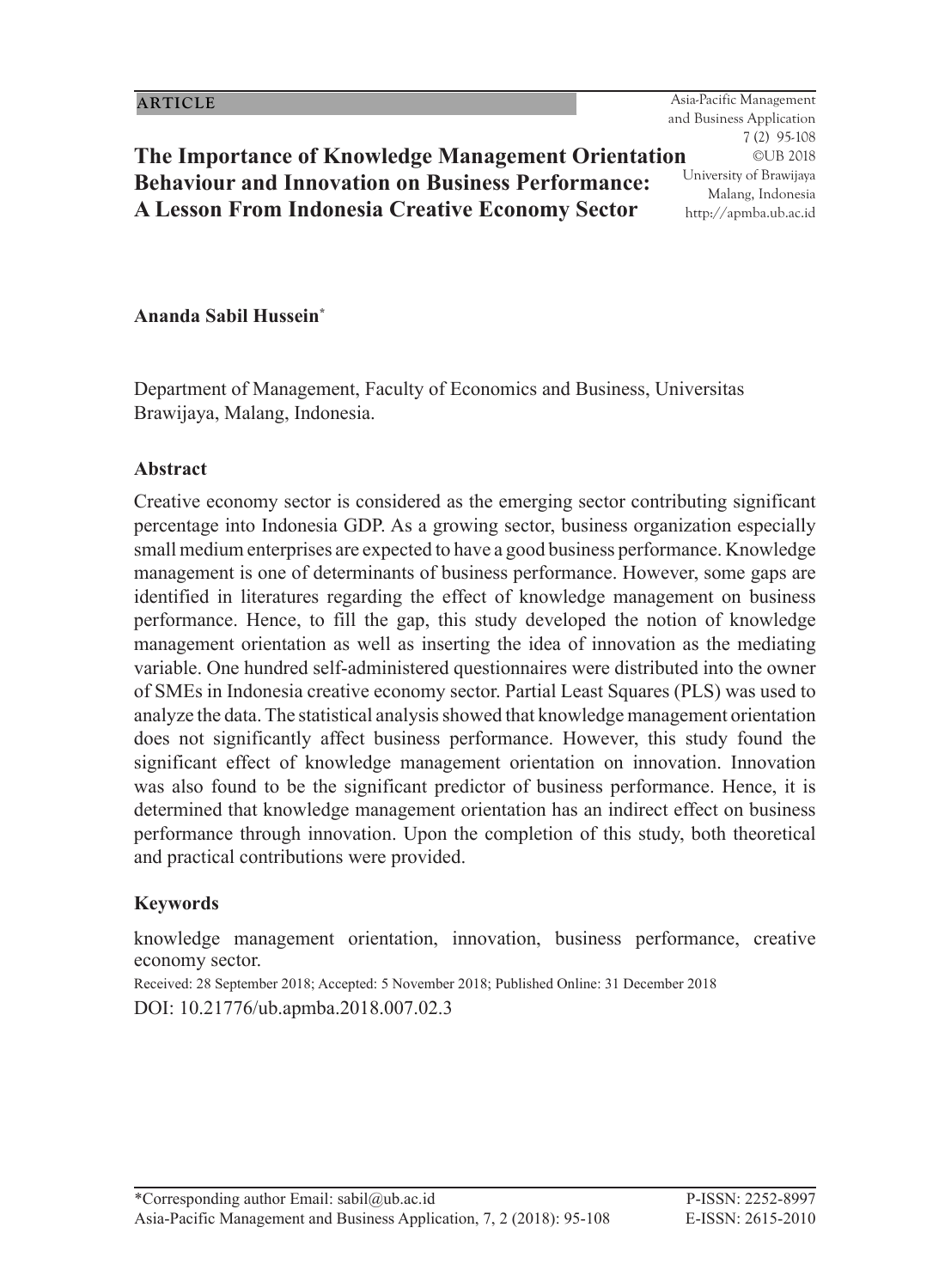## **Introduction**

Creative economy sector is one new emerging sector in Indonesia. Data published by Creative Economy agency showed that creative economy sector contributed 7.38% of Indonesia Gross Domestic Product (GDP) in 2015. This contribution was 4.38% higher than in 2014. In the perspective of international trade, creative economy sector positively contributed US\$ 19.4 billion into the total of Indonesia export in 2015. In the regional level, Indonesian is considered as a leader country in creative economy, as Indonesian creative economy sector particularly digital creative sub-sector is predicted will earn the highest revenue among other South East Asian Countries in 2025 (Fauziyah, 2017).

As an emerging sector, creative economy sector is expected to show a good business performance in order to maintain the sustainability. Grant (1996) suggested that upon the invention of knowledge-based view concept, physical and tangible assets are not considered as the major element of creating business competitiveness. To be more competitive, scholars (Bueren et al., 2004; Darroch, 2005; H. Lee & Choi, 2003) suggested that business organization might exploit the knowledge owned to enhance business performance.

The research gap addressed in this study is about the inconsistent findings regarding the effects of knowledge management on business performance as some studies found the positive significant effect of knowledge management on business performance (S. Lee et al., 2012; López-Nicolás & Meroño-Cerdán, 2011), while other studies did not (Darroch, 2005).

To fill the research gap, this research suggests two things. First of all, instead of using the construct of knowledge management, this study uses the construct of knowledge management orientation (KMO) behavior to understand more the nature of knowledge management. Moreover, to bridge the effect of knowledge management orientation behavior on business performance, this study inserting the construct of innovation. The construct of KMO behavior was generated as it is expected to provide insights about individual's behavior in applying knowledge management. Innovation was considered as the mediating variables as some studies explained that innovation is the predictor of business performance (Gray, 2006; Jiménez-Jiménez & Sanz-Valle, 2011) as well as it is the result of knowledge management orientation (Yazhou & Jian, 2013).

Based on the research background, two research objectives were proposed. The first objective is to determine the direct effect of KMO behavior on performance, and the second research objective is to scrutinize the indirect effect of KMO behavior on business performance through innovation. After completing the research objectives, this study provides both theoretical and practical contributions. For theoretical contribution, this study provides a model explaining the relationships among knowledge management orientation behavior, creative innovation and business performance in the area of creative industry. For practical standpoint, this study provides an understanding for creative industry practitioners to enhance business performance.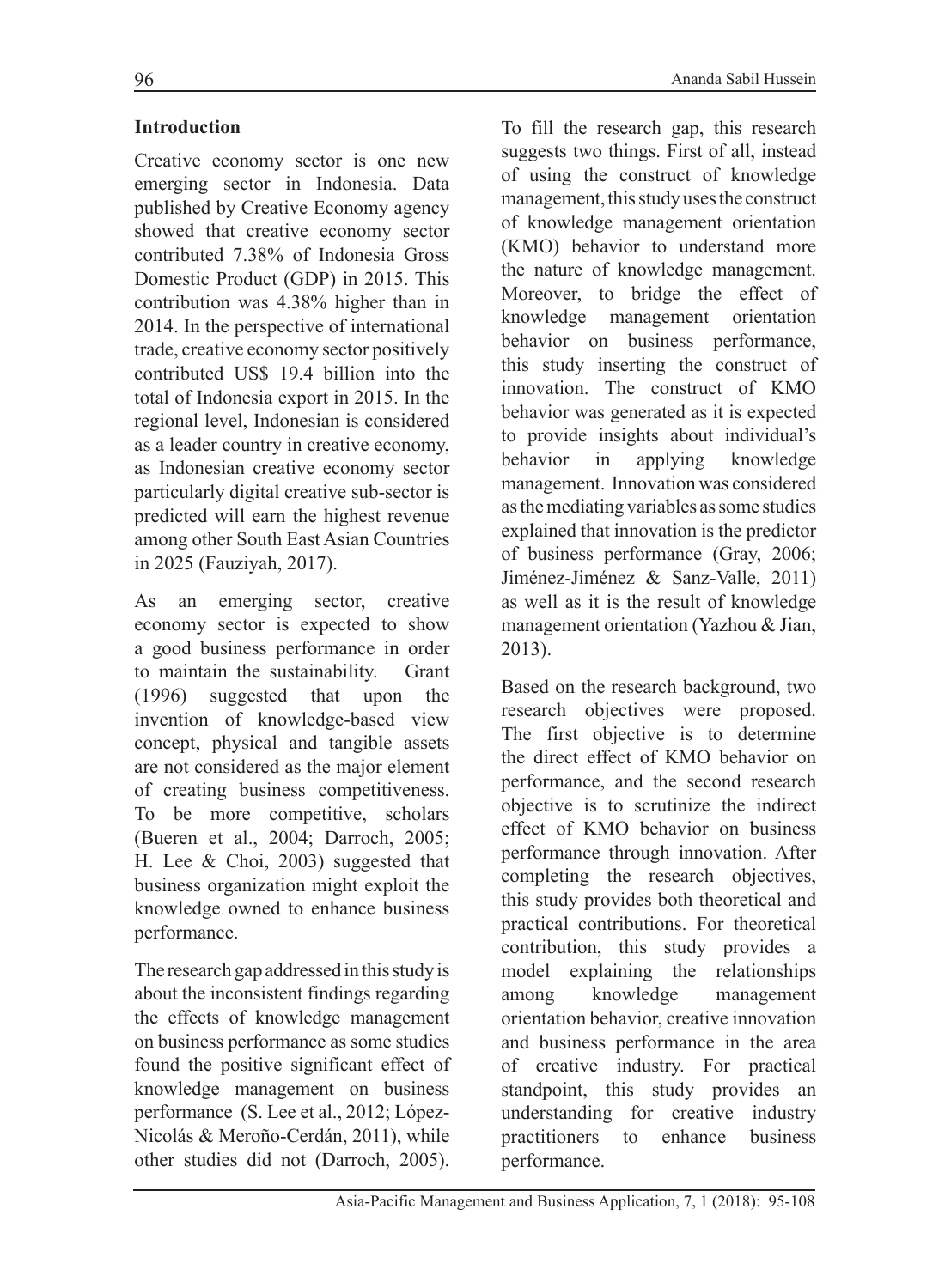## **Literature Review**

## *Knowledge Management Orientation Behaviour on Business Performance.*

The notion of knowledge management orientation behavior was derived from the notion of knowledge management. C. L. Wang et al. (2008) suggested that knowledge management orientation behavior is the behavior of organization in implementing and organizing knowledge management as well as managing the current knowledge, sharing unstated knowledge, attracting new knowledge and being opened to the new knowledge.

Previous studies (Hussein et al., 2017; C. L. Wang et al., 2008; C. L. Wang et al., 2009) explained that knowledge management orientation behavior is formed by four dimensions name organizing memory, knowledge sharing, and knowledge absorption and knowledge receptivity. Organizing memory is about the mechanism of organization in capturing, storing and disseminating information and knowledge got from previous learning process. Knowledge sharing is the second dimension of knowledge management orientation behavior. This dimension is about the process of organization in transferring the skills, information and technology among the member of organization. Knowledge absorption is considered as a complex activity of business organization as it is about the skills of business in recognizing information; assimilate it and applying the information into the business.

Although the idea of knowledge management has been discussed widely, only few studies have explored the notion of knowledge management orientation behavior especially its effect on business performance (Hussein et al., 2018; C. L. Wang et al., 2009; Yazhou & Jian, 2013). Previous research in the setting of UK industry showed that knowledge management orientation behavior has a positive significant effect on both service and manufacture industry (C. L. Wang et al., 2008). In accord to the study of Wang et al. (2008), Yazhou and Jian (2013) showed the direct positive effect of knowledge management orientation behavior on organizational performance. This study showed that among four dimensions of knowledge management orientation behavior, only knowledge sharing, knowledge absorption and knowledge receptivity have direct significant effect on organizational performance. In the context of Indonesia creative economy sector, Hussein et al. (2018) found the importance of knowledge management orientation behavior on business performance

Hence, this study proposed:

H1 : knowledge management orientation behavior has a positive direct effect on business performance

## *The Mediating Effect Innovation*

Innovation is defined as new method in doing things through technological advancement (O'Cass & Weerawardena, 2009; Porter & Stern, 2001). Academics agree that innovation is one of key factors that is need to be maintained in order to gain long-term success in the industry (Jiménez-Jiménez & Sanz-Valle, 2011). Innovation can be conceptualized by three dimensions: orientation innovation, process innovation and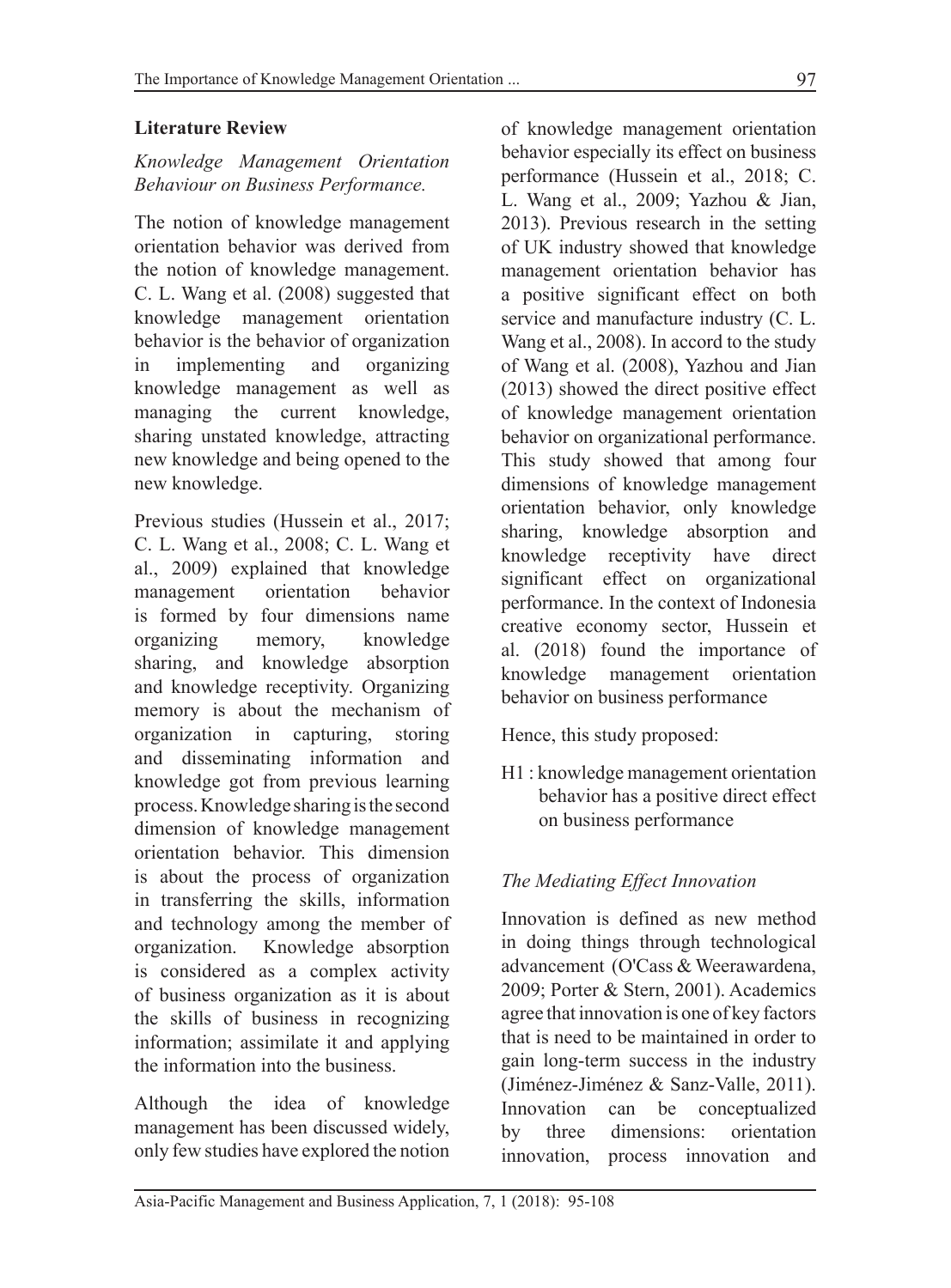outcome innovation (Rosenbusch et al., 2011). Innovation in the context of small and medium enterprises has gained more attention in literature.

As an importance construct in strategic management, innovation was proposed as the result of knowledge management orientation behavior. The study of Yazhou and Jian (2013) found the significant effect of knowledge management orientation behavior on innovation. This finding means the higher the orientation of business organization in applying knowledge management is, the higher their innovation will be. The effect of knowledge management orientation behavior on innovation was also suggested by Z. Wang and Wang (2012). Z. Wang and Wang (2012) contended that knowledge management orientation has direct positive effects on both innovation speed and innovation quality.

Innovation cannot be separated from the notion of business performance. Previous studies showed that innovation has a positive significant effect on business performance. The higher the innovation of organization is, the better the performance will be. The study of Jiménez-Jiménez and Sanz-Valle (2011) showed that the innovation of business organization in Spain significantly affected the performance. The significant effect of innovation on performance was also indicated by Z. Wang and Wang (2012) in the research among China companies. Walker et al. (2010) suggested that in affecting business performance, knowledge management orientation behavior has two effects. They are a direct effect and other is indirect effect through performance management. Figure 1 depicts the proposed conceptual model.

Based on the review of literature, three hypotheses were proposed:

- H2 : Knowledge management orientation behavior has a positive significant effect on Innovation
- H3 : Innovation has a positive significant effect on business performance



#### **Figure 1. Conceptual Model**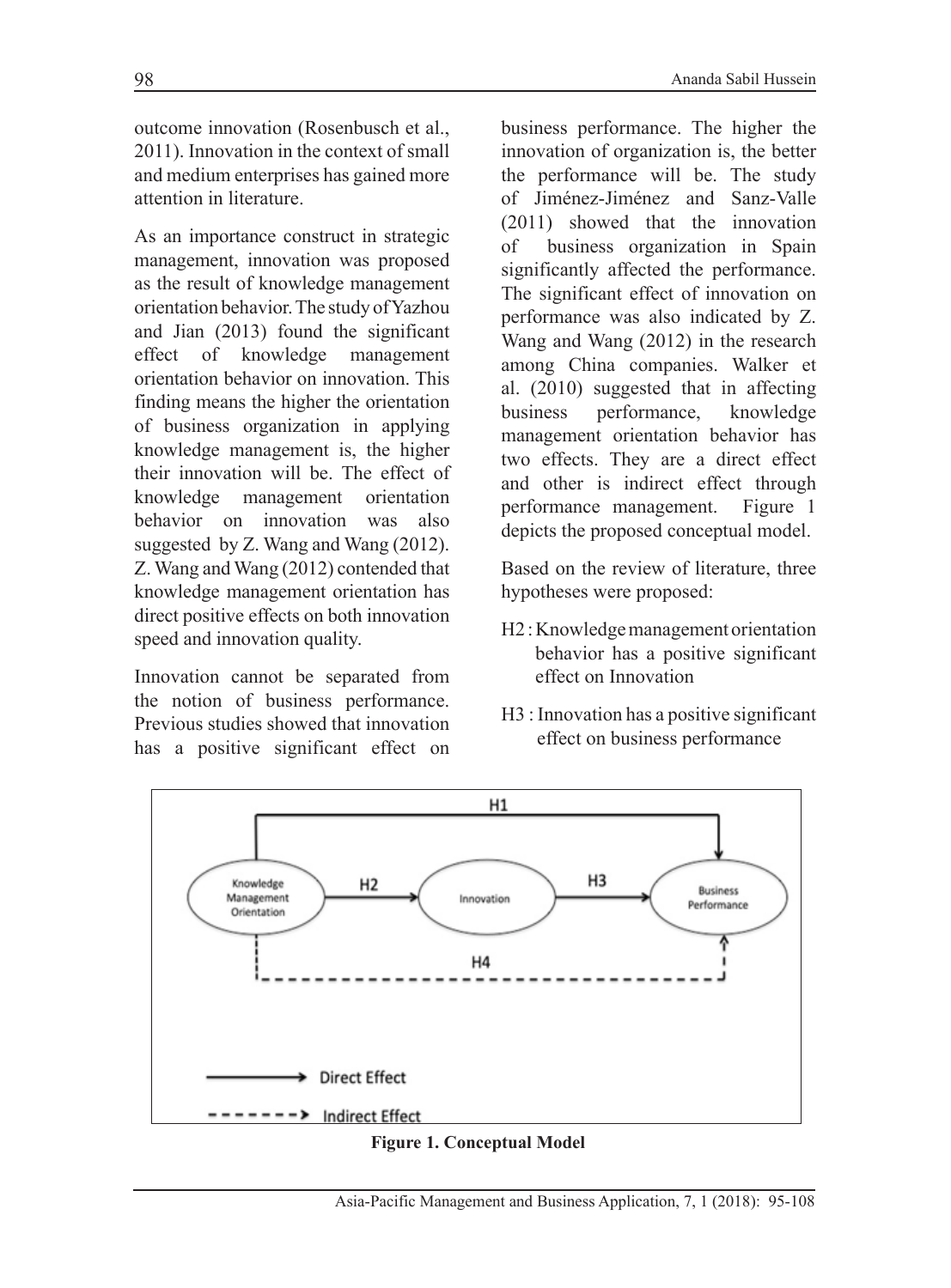H4 : Innovation mediates the effect of knowledge management orientation behavior on business performance.

#### **Research Method**

#### **Samples**

One hundred self-administered questionnaires were distributed into the owner of SMEs in the area of creative economy sector in Malang region, East-Java Province, Indonesia. Malang region was taken as research location because this city has been recognized as one of creative cities in Indonesia (Damayantho, 2017). In addition, Malang city government provides some programs for creative industry development (Arifin, 2016). Regarding the sample size, this number of sample is considered enough as Wynne W Chin and Newsted (1999) suggested that the minimal sample size of PLS is 10 times of indicator from the latent variable having the most exogenous variables. For this study, business performance is the latent variable having the most exogenous variables (i.e. knowledge management orientation and innovation). Business performance has five indicators; hence the minimal sample is 50. The following demographic profile based on sample are: 77% are male, 52% having tertiary education background and 47% are aged between 31 and 40. Table 1 summarizes the demography of respondents.

| Variable  |                    | $\%$ |
|-----------|--------------------|------|
| Gender    | Male               | 77   |
|           | Female             | 23   |
| Education | Primary            | 14   |
|           | <b>High School</b> | 22   |
|           | Diploma            | 12   |
|           | <b>Bachelor</b>    | 43   |
|           | Postgraduate       | 9    |
| Age       | <20                | 2    |
|           | $21 - 30$          | 21   |
|           | $31 - 40$          | 47   |
|           | $41 - 50$          | 21   |
|           | $51 - 60$          | 6    |
|           | $>60$              | 3    |

**Table 1. Demography**

#### **Measures**

The questionnaire was divided into two sections. The first section measures the demographic of respondents while the second section measures the research variables such as knowledge management orientation, innovation and business performance. Five point Likert scale anchored from (1) strongly-disagree to (5) strongly-agree was used to measure the construct. The measurements used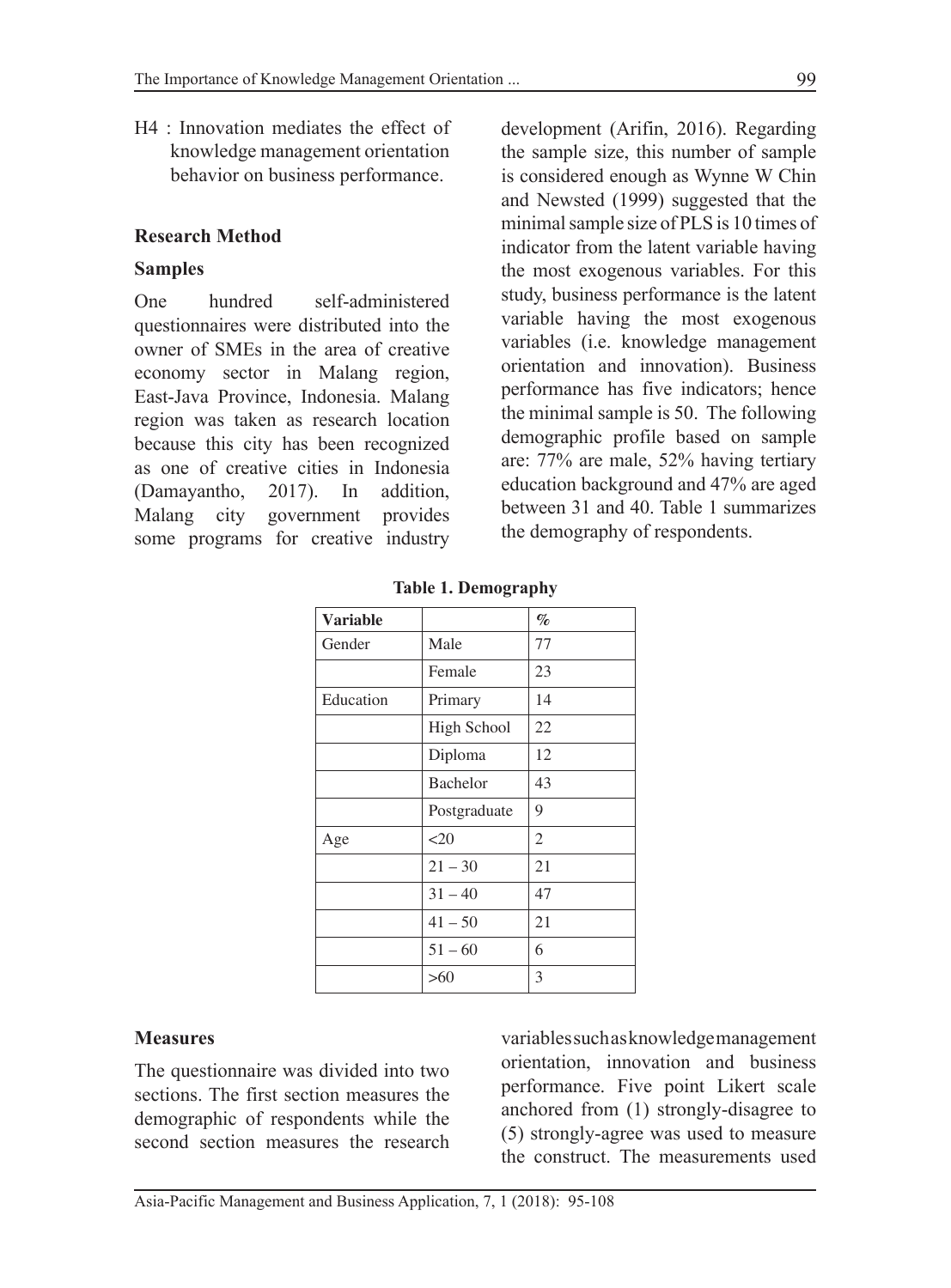in this study were developed based on the previous studies. The construct of knowledge management orientation behavior was adapted from Hussein et al. (2017) and C. L. Wang et al. (2008). The construct of innovation was adapted from Damanpour (1996) and business performance was adapted from Yazhou and Jian (2013).

## **Data Analysis**

Partial Least Squares (PLS) with smartPLS 3.0 was used to analyze the data. In analyzing data with PLS, three steps of analysis were taken. They are outer model evaluation, inner model evaluation and hypotheses test. In addition to these three analyses, sobel's test was conducted to test the mediating effect. Outer model evaluation was conducted by examining convergent validity, discriminant validity and unidimensionality. Inner model evaluation was tested by investigating the score of coefficient of determination (R2 ), predictive relevance (Q2) and Goodness of Fit (GoF). For testing the proposed hypotheses, alpha was set in the level of 5%. Baron and Kenny (1986) mediation analysis test was employed to test the indirect effect. According to this approach a mediation effect occurs if the independent variable has a significant effect on mediating variable, and the mediating variable has a significant effect on dependent variable.

#### *Outer Model Evaluation*

| <b>Construct</b>            | <b>Indicators</b> | <b>Business Performance</b> | Composite          |
|-----------------------------|-------------------|-----------------------------|--------------------|
|                             |                   |                             | <b>Reliability</b> |
| <b>Business Performance</b> | BP <sub>2</sub>   | 0.832                       | 0.823              |
|                             | BP <sub>3</sub>   | 0.653                       |                    |
|                             | BP <sub>5</sub>   | 0.845                       |                    |
| Innovation                  | $\overline{N}$ 2  | 0.603                       | 0.842              |
|                             | INO <sub>3</sub>  | 0.765                       |                    |
|                             | $INO$ 4           | 0.559                       |                    |
|                             | $\overline{N}O$ 5 | 0.661                       |                    |
|                             | $\text{INO}$ 6    | 0.716                       |                    |
|                             | $\overline{N}$ 7  | 0.696                       |                    |
|                             | $\rm{INO}$ 8      | 0.591                       |                    |
| Knowledge Management        | KA                | 0.704                       | 0.757              |
| Orientation                 | <b>KR</b>         | 0.863                       |                    |
|                             | <b>KS</b>         | 0.728                       |                    |
|                             | <b>OM</b>         | 0.833                       |                    |

**Table 2. Outer loading and Composite Reliability**

As mentioned previously, outer model evaluation was conducted through examining convergent validity, discriminant validity and unidimensionality. The score of outer loading reflects the convergent validity.

Wynne W Chin (2010) suggested that to be free with convergent validity problem, the score loading ideally above 0.7. However, Hair et al. (1998) explained that score loading between 0.5 and 0.7 are still acceptable. For this study, the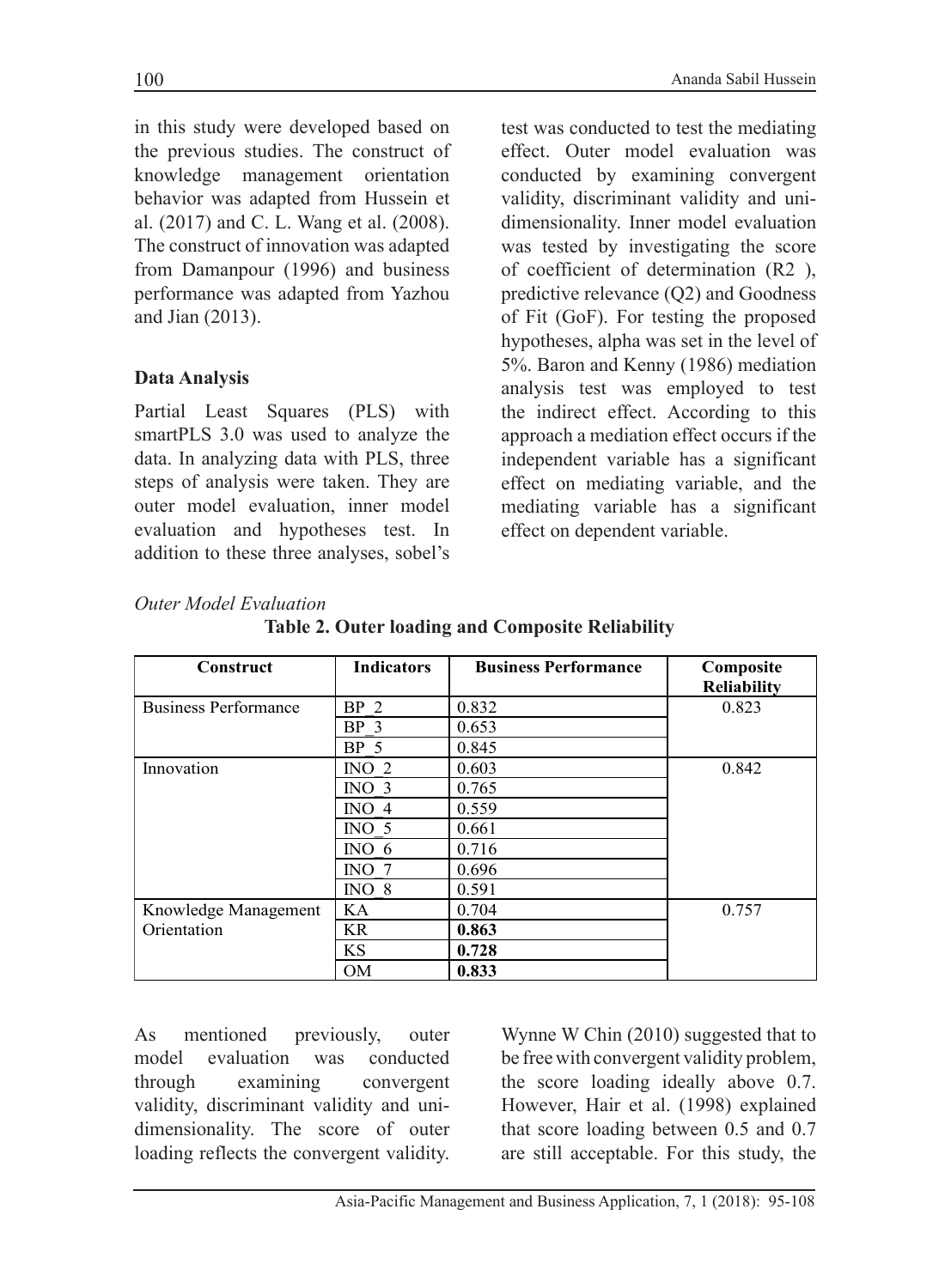initial estimation showed that INO\_1, BP 1 and BP 4 have outer loading below than 0.5. Thus, these three items were removed from the model. The second estimation showed that there are no items having outer loading below 0.5. It means there are no convergent validity problems detected.

Uni-dimensionality was examined by investigating composite reliability. Wynne W Chin (2010) explained that the value of composite reliability must be higher than 0.7. The PLS estimation showed that the composite reliability vary between 0.757 and 0.842. Hence, there is no uni-dimensionality problem found. Table 2 summarizes the results of outer loading and composite reliability.

Discriminant validity was assessed by comparing the value of cross loading with the score of outer loading. To be free with discriminant validity problem, the score of outer loading of each item with its latent variable must be higher than its cross-loading. The PLS analysis showed that outer loading for each items is larger than its cross loading value. Thus there is no discriminant validity problem. Table 3 shows the comparison between outer loading score and cross loading.

| <b>Constructs</b> | <b>Indicators</b> | <b>Business</b> | <b>Innovation</b> | <b>KMO</b> |
|-------------------|-------------------|-----------------|-------------------|------------|
|                   |                   | Performance     |                   |            |
| <b>Business</b>   | BP <sub>2</sub>   | 0.832           | 0.576             | 0.384      |
| Performance       | BP <sub>3</sub>   | 0.653           | 0.473             | 0.353      |
|                   | BP <sub>5</sub>   | 0.845           | 0.560             | 0.359      |
| Innovation        | INO $2$           | 0.265           | 0.603             | 0.503      |
|                   | INO $3$           | 0.631           | 0.765             | 0.479      |
|                   | INO <sub>4</sub>  | 0.464           | 0.559             | 0.454      |
|                   | INO <sub>5</sub>  | 0.434           | 0.661             | 0.508      |
|                   | $\text{INO}$ 6    | 0.577           | 0.716             | 0.419      |
|                   | $\rm{NO}$         | 0.415           | 0.696             | 0.576      |
|                   | $INO_8$           | 0.316           | 0.591             | 0.463      |
| Knowledge         | KA                | 0.423           | 0.516             | 0.704      |
| Management        | <b>KR</b>         | 0.339           | 0.563             | 0.863      |
| Orientation       | <b>KS</b>         | 0.135           | 0.388             | 0.728      |
|                   | <b>OM</b>         | 0.284           | 0.462             | 0.833      |

**Table 3. Summary of Outer Model Evaluation**

## *Inner Model Evaluation*

Upon the completion of outer model evaluation, the further evaluation is examining inner model evaluation or structural model. As suggested by Wynne W Chin and Newsted (1999), outer model evaluation was conducted by estimating the score of R2, Q2 and GoF. The following section discussed the analysis of inner model evaluation.

Wyne W Chin et al. (2008) suggested that the value of coefficient determination is categorized into three classes: weak (0.19), moderate (0.33) and substantial (0.67). For this study, the score of R2 are 0.479 and 0.539. Hence, the score of R2 in this study is considered as moderate-substantial.

Apart from the value of coefficient determination, to evaluate the structural model, this study also used stone-geisser predictive relevance (Q2). Predictive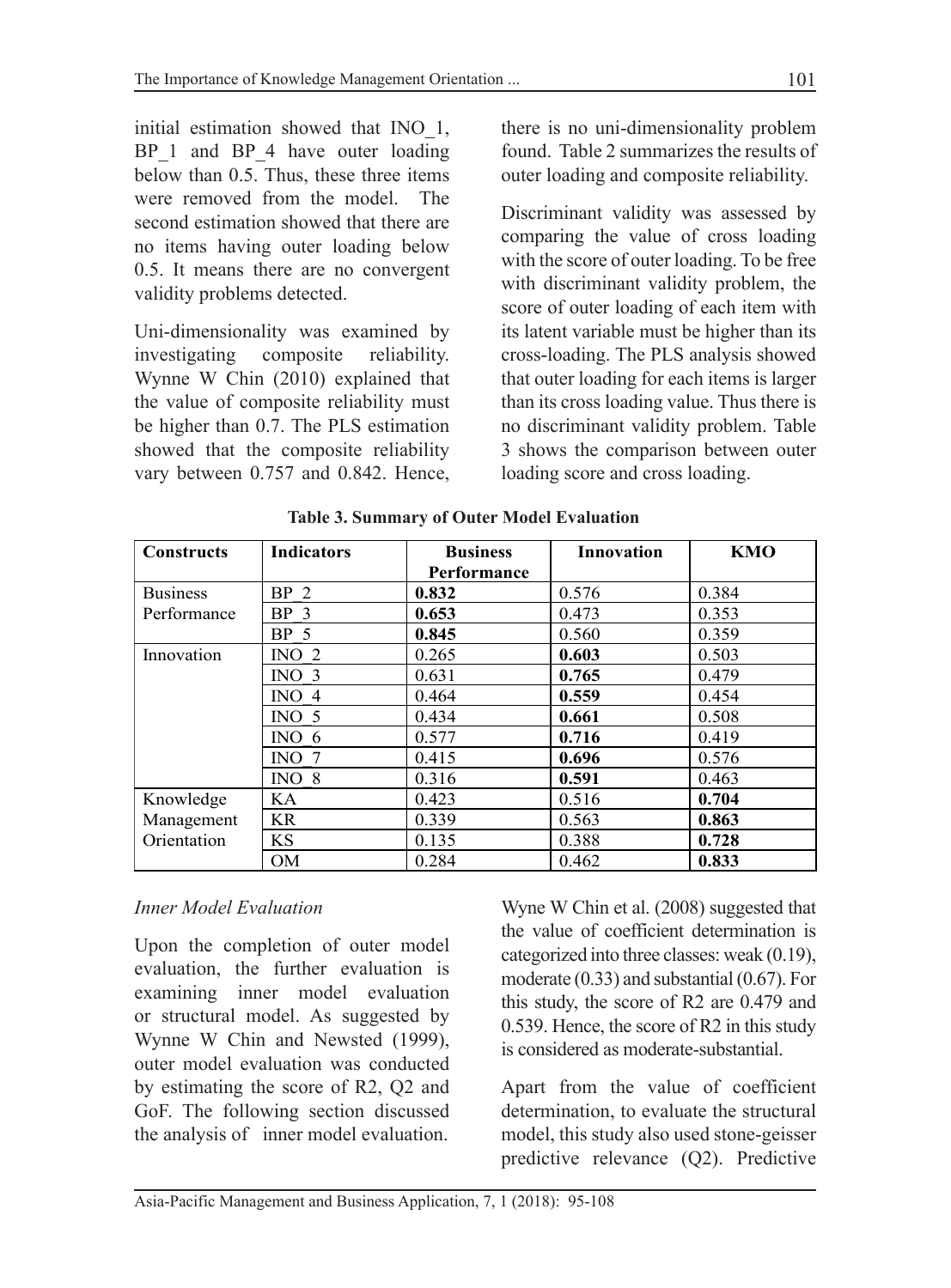relevance explains about how to measure the level of well-observed values which were restructured by the model and its parameter (Chin, 2010). To have a predictive relevance, the endogenous constructs must have Q2 greater than 0  $(Q2 > 0)$  (Hair Jr et al., 2014). For this study, the value of Q2 varied between 0.213 and 0.267. Thus, this structural model has predictive relevance.

The value of Goodnes of Fit index (GoF) refer Cohen (1988) suggestion regarding the calculation of effect size. GoF value 0.10 is considered small, while 0.25 and 0.36 are considered medium and large respectively. For this study, the score of GoF is 0.637. Thus, it is considered as large.

Based on three indicators of inner model evaluation, there is no problem faced. Hence, hypotheses test can be conducted. Table 4 summarizes the estimation of inner model evaluation.

|                                      | $\mathbf{R}^2$ |     |  |
|--------------------------------------|----------------|-----|--|
| Innovation                           | 0.539          |     |  |
| <b>Business Performance</b>          | 0.478          | 267 |  |
| GoF = $\sqrt{0.778 x 0.523}$ = 0.637 |                |     |  |

#### **Table 4. Inner Model Evaluation**

#### *Hypothesis Test*

Four hypotheses are proposed in this study. The First hypothesis proposed the direct effect of knowledge management orientation behavior on business performance. The statistical estimation found there is no significant effect of knowledge management orientation behavior on business performance  $(t =$ 0.731;  $\beta$  = -0.084). Thus hypothesis 1 is not supported.

While knowledge management orientation behavior does not have a significant direct effect on business performance, it has a positive direct effect on innovation ( $t = 13.456$ ;  $\beta$ = 0.734). This positive significant effect means the higher the orientation of business organization in applying knowledge management is, the higher the inn ovation level will be. It supports Hypothesis 2.

Hypothesis 3 predicted the direct effect of innovation on business performance. The PLS estimation showed that there is a positive significant effect of innovation on business performance ( $t = 7.401$ ;  $\beta$  $= 0.748$ ). Thus, supporting Hypothesis 3.

Table 5 summarizes the results of Hypotheses Test

| Table 5. Summarizes the Results of Hypotheses Test |  |  |  |
|----------------------------------------------------|--|--|--|
|----------------------------------------------------|--|--|--|

| <b>Hypothesis</b> | Path                                               |          | t-statistic |                |
|-------------------|----------------------------------------------------|----------|-------------|----------------|
| H1                | $KMO \rightarrow BP$                               | $-0.084$ | 0.731       | <b>NS</b>      |
| H <sub>2</sub>    | $KMO \rightarrow Innovation$                       | 0.734    | 13.456      | Supported      |
| H <sub>3</sub>    | Innovation $\rightarrow$ BP                        | 0.748    | 7.401       | Supported      |
| H <sub>4</sub>    | $KMO \rightarrow \text{Innovation} \rightarrow BP$ | 0.552    | 6.776       | Full mediation |

KMO : knowledge management orientation; BP : Business Performance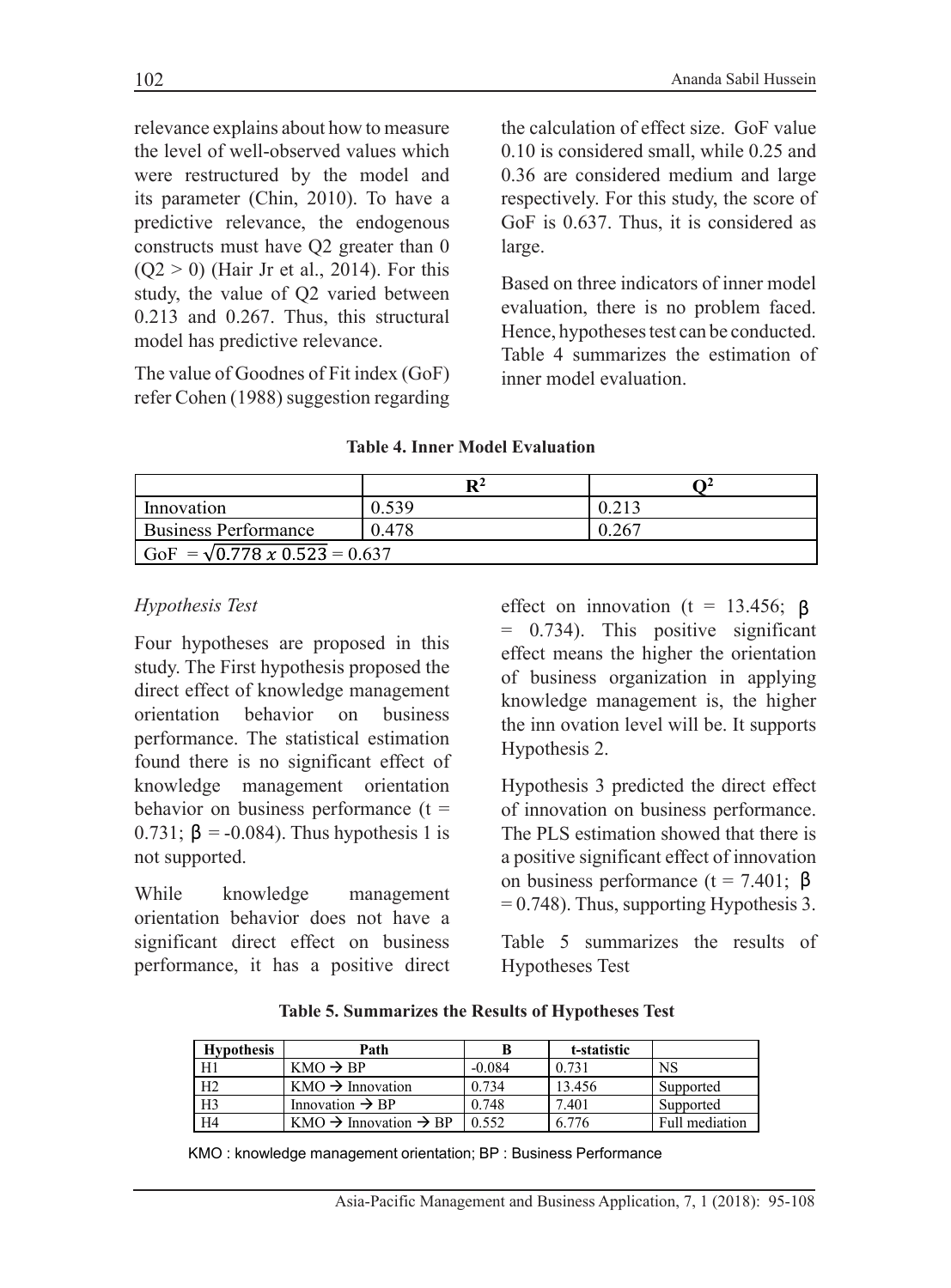Sobel's test was employed to test the mediating effect of innovation in the relationship between knowledge management orientation behavior on business performance. The Sobel's test calculation showed that the score of Z is 6.776 with indirect path coefficient is 0.552. As knowledge management does not have a direct effect on business performance, this mediating effect is considered as full mediation.

## **Discussion and Conclusion**

Two research objectives were proposed by this study. The first objective is to determine the direct effect of knowledge management orientation behavior on business performance and the second research objective is to investigate the mediating effect of innovation in the relationship between knowledge management orientation behaviors on business performance.

Pertaining the first research objective, the statistical test showed that knowledge management orientation does not have a direct significant effect on business performance. This insignificant effect contradicted with C. L. Wang et al. (2008) and Yazhou and Jian (2013) who found a direct positive significant effect of knowledge management orientation on business performance.

This insignificant direct effect is probably happened because knowledge management orientation behavior needs to have a mediating variable prior give an effect on business performance. The indirect effect of knowledge management orientation behavior on business performance would be discussed in the next following section.

While the first research objective aims to test the direct effect of knowledge management orientation behavior on performance, the second research objective tries to check the indirect effect of knowledge management orientation behavior on performance through innovation. Prior testing the indirect effect, following Baron and Kenny (1986) mediation analysis steps this study tested the direct effect of knowledge management orientation behavior on innovation as proposed by Hypothesis 2, and innovation to business performance as proposed by Hypothesis 3.

Hypothesis 2 explained the direct effect of knowledge management orientation behavior on innovation. The statistical estimation showed that there is a positive direct effect of knowledge management orientation behavior on innovation. This positive direct effect strengthen the study of Yazhou and Jian (2013) who found the positive effect of knowledge management orientation on innovation. Practically, this study implies that the manager or owner of creative business must have behavior orienting on the application of knowledge management in order to enhance innovation.

The effect of innovation on business performance was suggested by hypothesis 3. The statistical calculation suggested that innovation has a positive significant effect on business performance. This significant effect is similar to the previous studies (Jiménez-Jiménez & Sanz-Valle, 2011; Z. Wang & Wang, 2012) who found the importance of innovation in enhancing business performance. This finding implies that business creative should have a high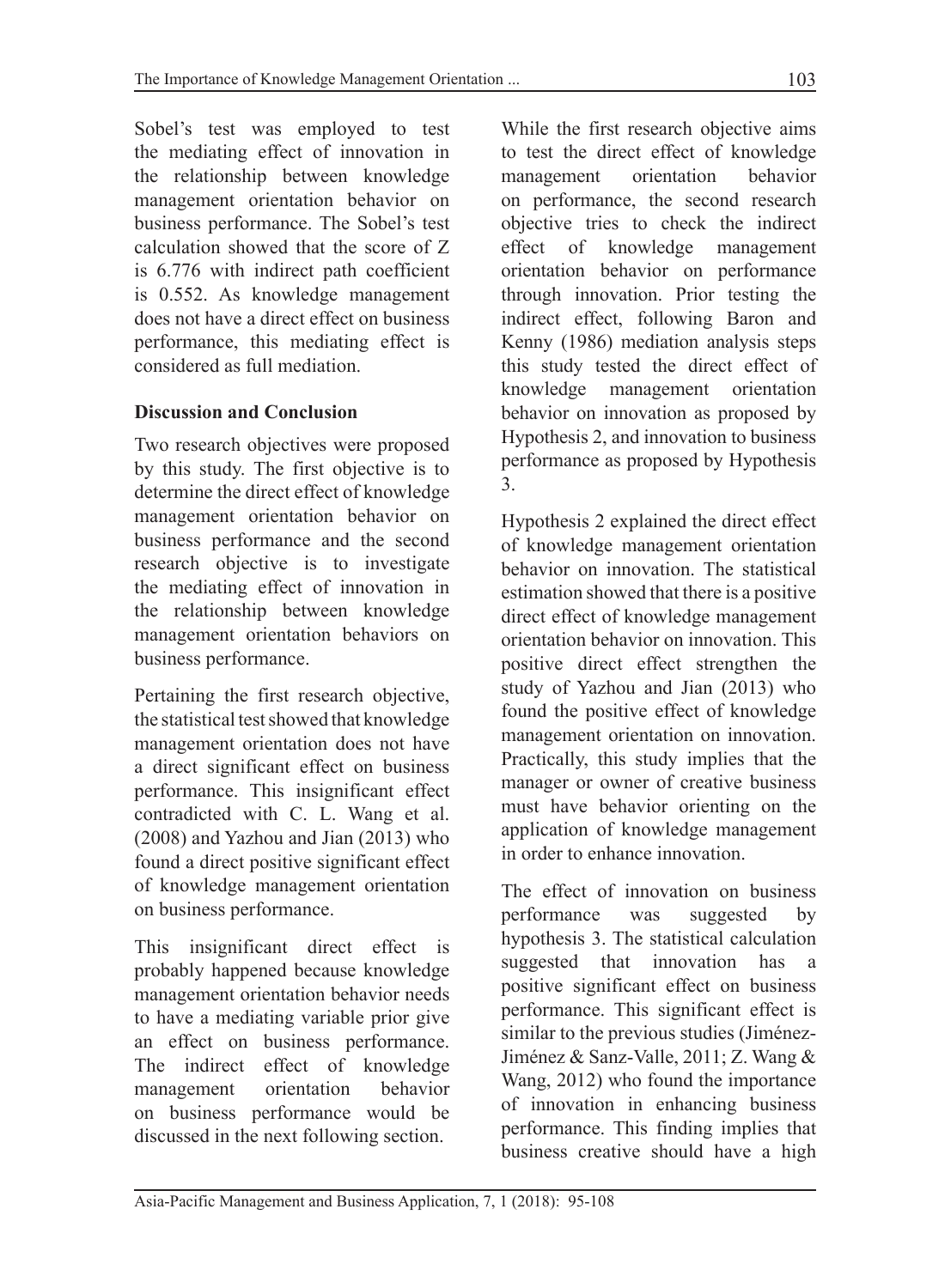innovation, as it is very importance in affecting business performance.

In this study, the indirect effect of knowledge management orientation behavior on business performance mediated by innovation was tested by following Baron and Kenny (1986)'s approach. This approach showed that there is an indirect effect of knowledge management orientation on business performance through innovation. To test the hypothesis, sobel's test was employed. The result suggested that there is an indirect effect of knowledge management orientation on business performance via innovation.

This indirect effect explains the nonsignificant direct effect of knowledge management orientation on business performance. This result suggested that in affecting business performance, knowledge management orientation must be mediated by innovation. It implies that business creative practitioners need to give concern toward innovation which finally lead to better performance.

Upon the completion of this study, some contributions are provided. First of all, this study proposed a conceptual model explaining the relationship among knowledge management orientation behavior, innovation and business performance. While previous studies mentioned the importance of knowledge management and innovation in affecting business performance, there is no single conceptual model has explained the application of knowledge management in the level of individual behavior. Hence, by bringing the concept of knowledge management orientation behavior, this study offers a new concept about the interrelationship between knowledge management orientation behavior, innovation and business performance. The second contribution is about the effect of knowledge management orientation behavior and innovation on business performance. The results of this study validate the previous studies about the effect of knowledge management orientation behavior and innovation on business performance and the last contribution is about the mediating effect. Apart from the direct effects among construct, this study showed that there is an indirect effect of knowledge management orientation on business performance through innovation. Hence, in affecting business performance, knowledge management orientation behavior should affect innovation and innovation affects business performance.

Apart from providing theoretical contribution, this study also provided some practical contributions. This study provides a guidance for SMEs in the sector of creative economy to enhance the business performance. The second practical contribution is about the way to enhance innovation. In accord to the tested conceptual model, this study practically suggests that innovation can be enhanced through the application of knowledge management orientation behavior and the last contribution is about the way of enhancing knowledge management orientation behavior. To enhance the behavior, this study suggested to the SMEs to give more concern on organizing memory, sharing the knowledge, absorbing the new knowledge and open with new information.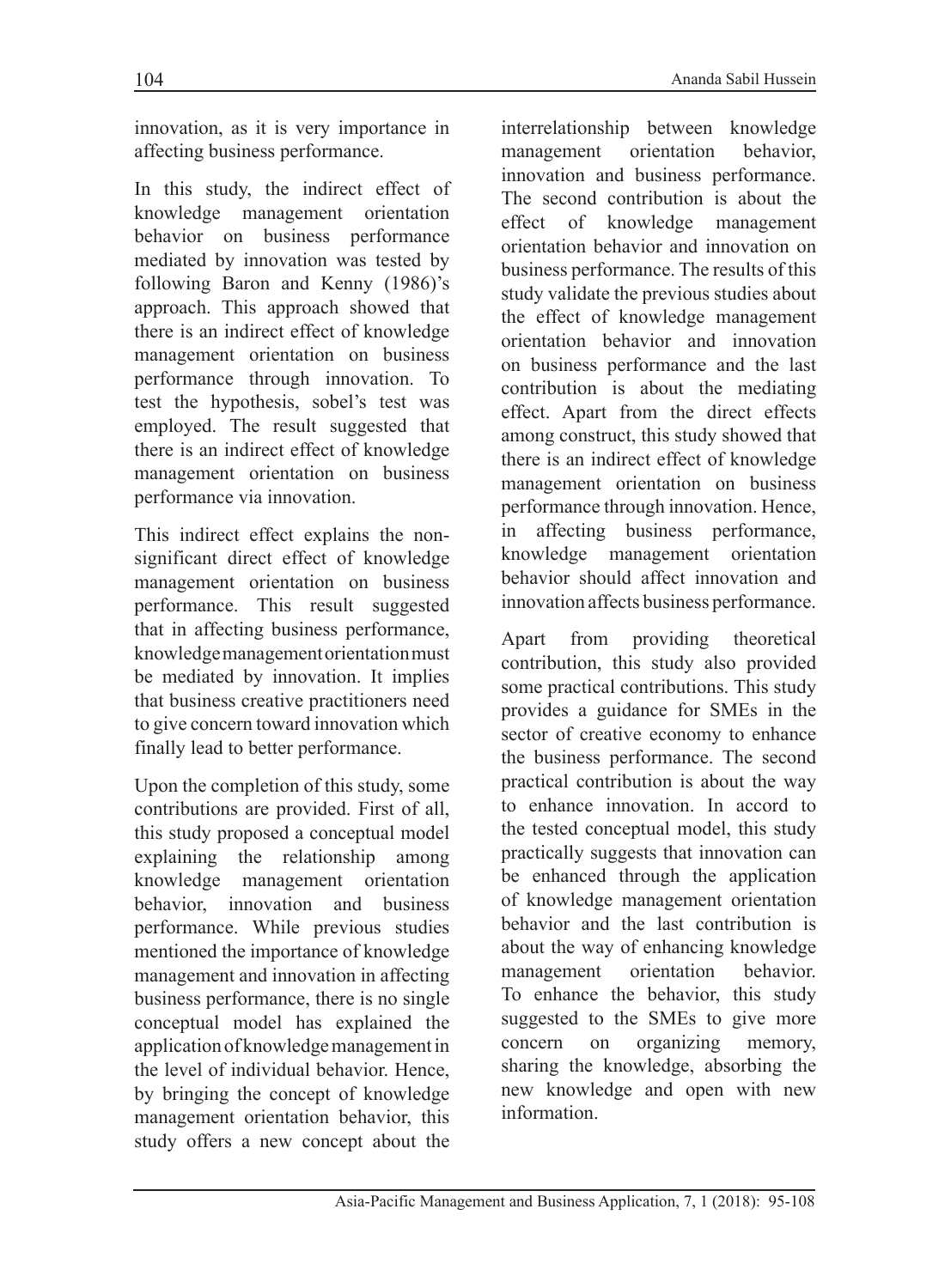## **Limitations and Future Studies**

While this study provided both theoretical and practical contributions, this study still recognizes some limitations. The first limitation is about the generalizability of samples used. For this study, the sample was recruited from creative SMEs in Malang city, East Java Province, Indonesia. Hence, the sample does not represent the whole population of creative industry SMEs in Indonesia. The future study can replicate this research model to other setting of research. The second limitation is about the comprehensiveness of model. This conceptual model consists of three variables name knowledge management orientation, innovation and business performance. To have more comprehensive results, the future study might add some variables such as market capabilities, market orientation and entrepreneurial marketing. The last limitation is about the self-administered questionnaires used in this study. As lack of control during the data collection

## **References**

- Arifin, Z. (2016). Malang Akan Jadi Kota Kreatif Dunia. Retrieved2019,from https:// www.liputan6.com/regional/ read/2471040/malang-akan-jadikota-kreatif-dunia
- Baron, R. M., & Kenny, D. A. (1986). The moderator–mediator variable distinction in social psychological research: Conceptual, strategic, and statistical considerations. Journal of personality and social psychology, 51(6), 1173.

process by using self-administered questionnaires, there is a potency that respondents mislead in answering the questionnaires. It might cause validity problems. To reduce the bias, the questionnaires used should be designed simple and clear.

## **Acknowledgement**

This study was funded by Indonesia Ministry of Research, Technology and Higher Education through the scheme of Penelitian Dasar Unggulan Perguruan Tinggi (PDUPT) 2018.

## **Notes on Contributor**

**Ananda Sabil Hussein** is a Senior Lecturer in Management Department at the Faculty of Economics and Business, University of Brawijaya, Indonesia. He got his doctorate degree in Lincoln University Canterbury, New Zealand. His research interests are in marketing strategy, consumer behavior and marketing services.

- Bueren, A., Schierholz, R., Kolbe, L., & Brenner, W. (2004). Customer knowledge managementimproving performance of customer relationship management with knowledge managementIEEE. Symposium conducted at the meeting of the System Sciences, 2004. Proceedings of the 37th Annual Hawaii International Conference on
- Chin, W. W. (2010). How to write up and report PLS analyses. In Handbook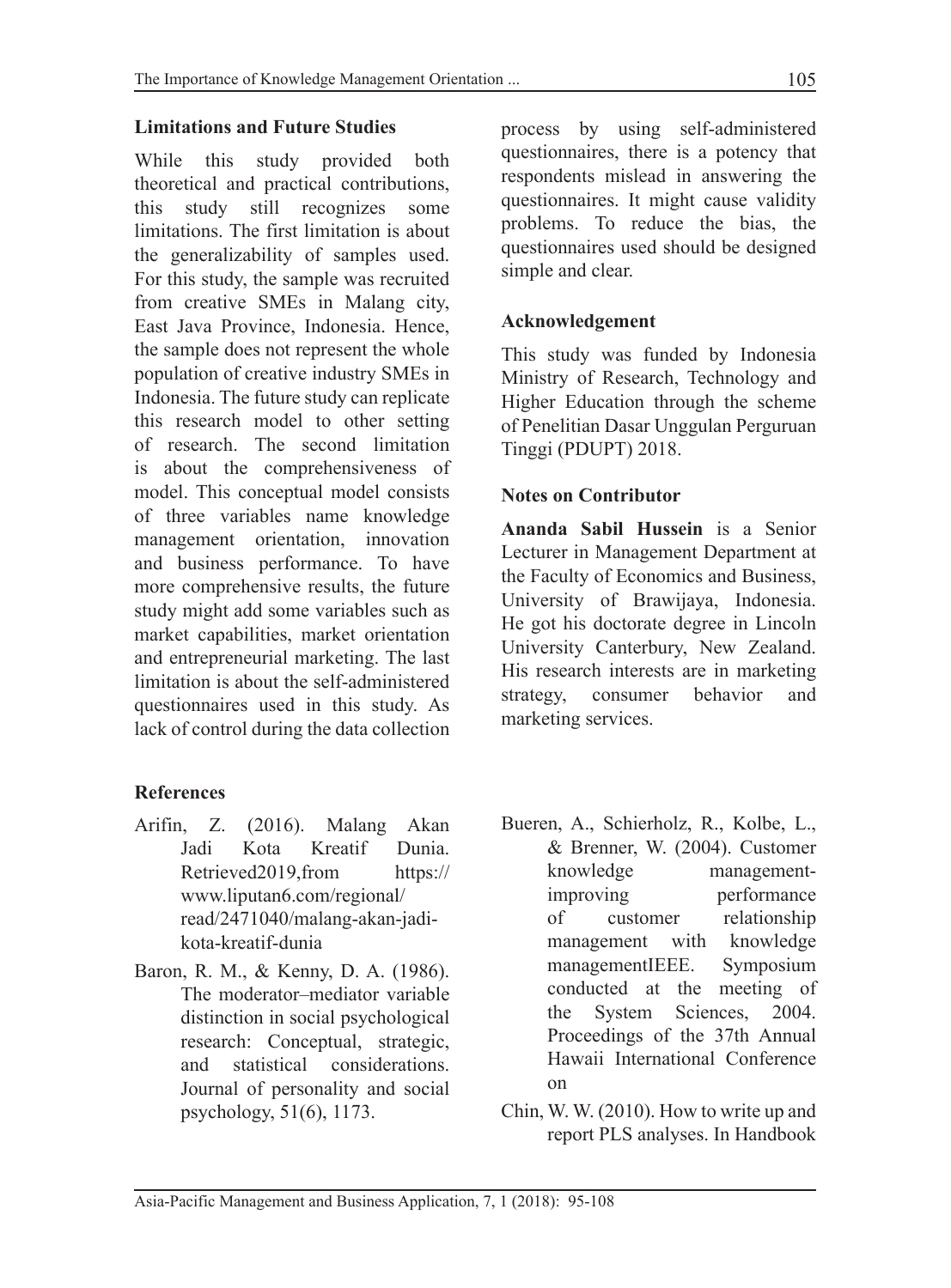of partial least squares (pp. 655- 690): Springer.

- Chin, W. W., & Newsted, P. R. (1999). Structural equation modeling analysis with small samples using partial least squares. Statistical strategies for small sample research, 1(1), 307-341.
- Chin, W. W., Peterson, R. A., & Brown, S. P. (2008). Structural equation modelling in marketing: some practical reminders. Journal of Marketing Theory and Practice, 16(4), 287-298. doi:doi:10.2753/ MTP1069-6679160402
- Cohen, J. (1988). Statisticak Power Analysis for the Behavioural Sciences. New York: Lawrence Erlbaum.
- Damanpour, F. (1996). Organizational complexity and innovation: developing and testing multiple contingency models. Management science, 42(5), 693-716.
- Damayantho, T. (2017). Sepuluh Kota Kreatif Indonesia. Retrieved2019,from http:// indonesiakreatif.bekraf.go.id/ iknews/10-kota-kreatif-diindonesia-1/
- Darroch, J. (2005). Knowledge management, innovation and firm performance. Journal of Knowledge Management, 9(3), 101-115. doi:10.1108/13673270510602809
- Fauziyah, A. (2017). Indonesia Berpotensi Menjadi Negara dengan Industri Creative Economy Terbesar di Asia Tenggara Tahun 2025. Retrieved2019,from http:// www.digination.id/read/0129/ indonesia-berpotensi-menjadinegara-dengan-industri-creative-

economy-terbesar-di-asiatenggara-tahun-2025

- Grant, R. M. (1996). Toward a knowledge‐based theory of the firm. Strategic management journal, 17(S2), 109-122.
- Gray, C. (2006). Absorptive capacity, knowledge management and innovation in entrepreneurial small firms. International Journal of Entrepreneurial Behavior & Research, 12(6), 345-360.
- Hair, J. F., Black, W. C., Babin, B. J., Anderson, R. E., & Tatham, R. L. (1998). Multivariate data analysis (Vol. 5): Prentice hall Upper Saddle River, NJ.
- Hussein, A. S., Rahayu, M., Prabandari, S. P., & Rosita, N. H. (2017). Revisiting the Dimensions of Knowledge Management Orientation Behavior in Indonesia Creative Industry. International Research Journal of Business Studies, 9(2).
- Hussein, A. S., Rahayu, M., Rosita, N. H., & Ayuni, R. F. (2018). Knowledge Management Orientation, Market Orientation, and SME's Performance: A Lesson from Indonesia's Creative Economy Sector. Interdisciplinary Journal of Information, Knowledge, and Management, 13, 183-199. doi:https://doi.org/10.28945/4089
- Jiménez-Jiménez, D., & Sanz-Valle, R. (2011). Innovation, organizational learning, and performance. Journal of business research, 64(4), 408- 417.
- Lee, H., & Choi, B. (2003). Knowledge management enablers, processes, and organizational performance: